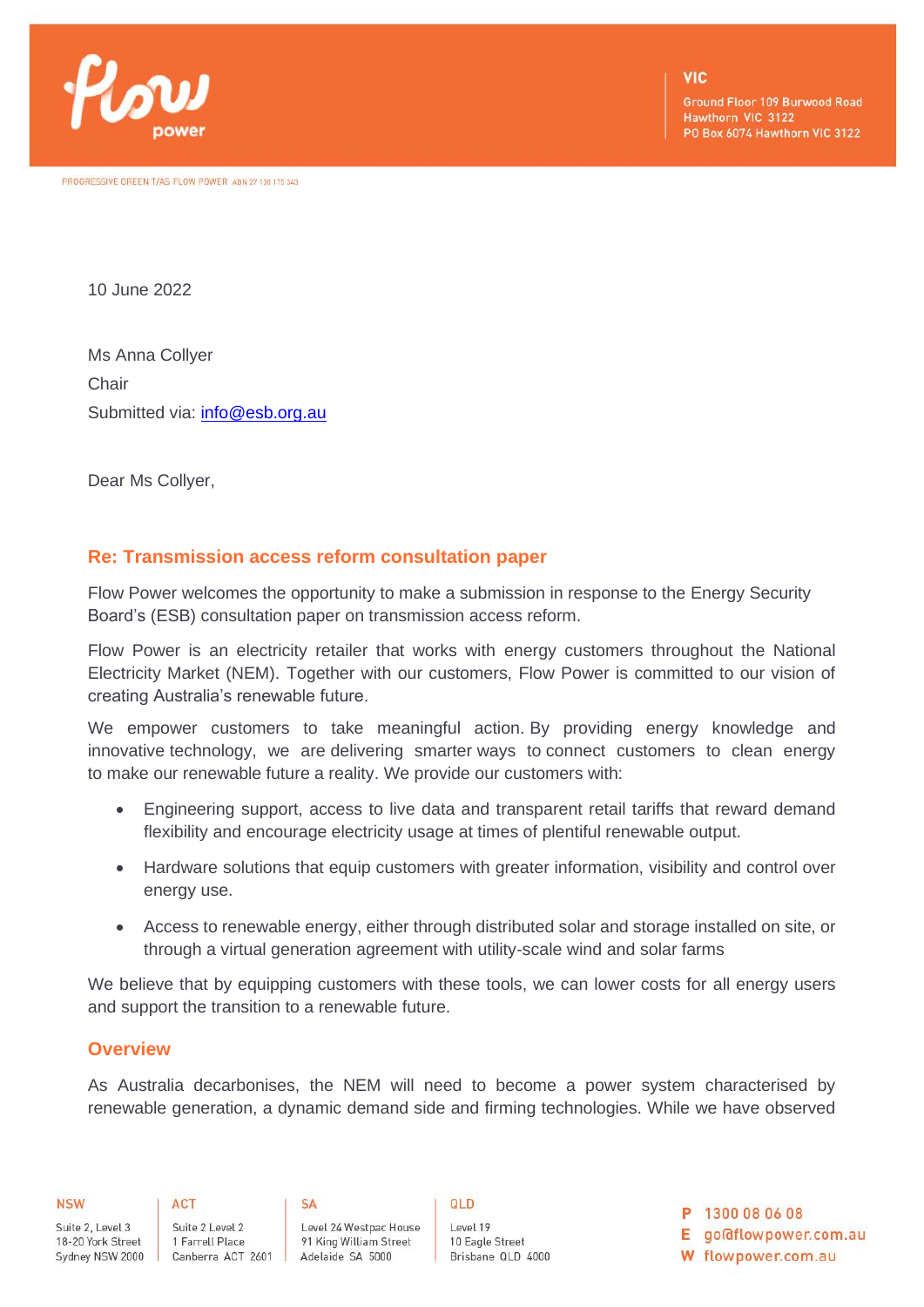a strong appetite for continued investment in these resources, significant upgrades to the network will likely be needed to facilitate and support this transition.

The ESB has highlighted concerns with access to the transmission network, and this project represents a continuation of the policy work on transmission access. While we appreciate the direction given to the ESB by Energy Ministers regarding these reforms, we have not been convinced that there is a strong need for such dramatic changes from the status quo.

Of the four options raised in the ESB's consultation paper, we consider the congestion relief market and connection fees to be the most promising. However, both require further assessment of their respective costs and benefits.

### **Case for change**

The ESB set out three challenges to be solved:

- 1. Providing effective locational investment signals for generation, storage and demand.
- 2. Management of congestion, resulting in better utilisation of the network and more efficient dispatch outcomes.
- 3. Risk management tools, giving investors greater confidence in establishing a business case for their projects.

We believe the ESB has understated the existing mechanisms for addressing these challenges. For example, there are existing locational signals that factor heavily in the decisions made by investors. The risks of congestion and MLF degradation are increasingly well-known to investors and are subject to rigorous assessment prior to investment.

Further, the ESB has not produced compelling evidence that disorderly bidding will create inefficiencies or whether congestion management model (CMM) is an effective solution. In a power system with a growing amount of zero marginal cost generation, the inefficiencies arising from disorderly bidding will decrease in materiality.

#### **Investment timeframe options**

The first option for improving investment decisions should be providing improved information. Providing developers with clear, upfront information about congestion and grid capacity would lead to more informed locational decisions.

Of the investment timeframe models presented, we believe the connection fee model appears most effective. If this model is progressed, it should focus on deterring bad locational decisions instead of trying to accurately determine the long-run cost of each development. In effect, it would act to block investment that would add little or no additional generation capacity, or would have the effect of reducing transmission capacity. There are several outstanding questions that will need to be answered:

- How would the recovered connection fees be allocated?
- What, if anything, do proponents get in return for paying a connection fee?
- How are the fees determined?

# **Operational timeframe options**

The paper outlines two proposals for access reform at operational timeframes: a congestion relief market (CRM), and a CMM with rebates.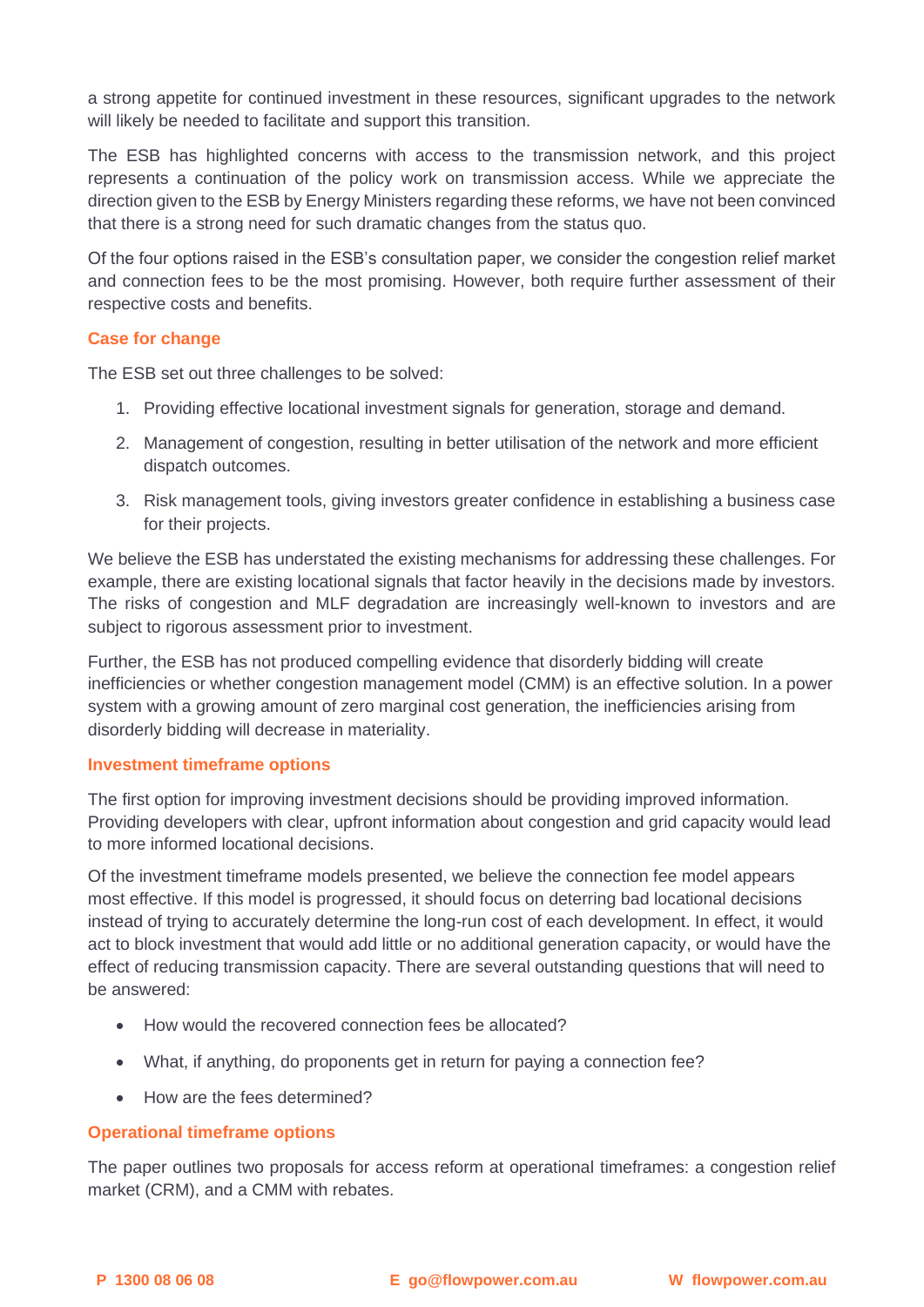The paper suggests the costs of CMM is approximately \$10M, while CRM would cost  $\sim$ \$300M +/-30%. While we appreciate these are initial preliminary costs, the costs estimated for CMM do not appear consistent with, or informed by previous cost estimates for implementing COGATI (including costs to participants) for CMM. For example, the Australian Energy Market Commission (AEMC) was provided with consultant advice suggesting costs to market participants of introducing location marginal prices would be in the range of \$28-34M.<sup>1</sup> While the ESB might argue these implementation costs have reduced through the issuing of rebates, we are not convinced the rebates as outlined in the consultation paper will reduce these costs for participants. This is discussed later in this submission.

The comparison of cost estimates in the consultation paper also doesn't account for the potential cost reductions of the CRM having had feedback from AEMO on the nature of these implementation costs. The ESB have had opportunities to work with AEMO to understand and mitigate the implementation costs for CMM, whereas the proponents of the CRM have not yet had the same opportunities. We are a member of the Clean Energy Council and support the work they are doing on the CRM, including how it could be modified so it can be implemented at lower cost.

The ESB's description of how "universal" rebates would be allocated raises concerns. For example, the ESB has suggested either allocating rebates purely on availability, which it notes risks creating a windfall gain for peaking generation, or administratively determining a cut off for peaking generators. Current market conditions highlight the risks of making administrative determinations of SRMC or the price bands that would notionally exclude peaking generators. The ESB's paper suggests rebates will be determined as an approximate hedge against basis risk, which could likely mean in practice these rebates will be a poor risk management tool.

If the rebates are a poor risk management tool, the introduction of a congestion management model would threaten the primary risk management tool used by retailers and customers – the financial contract market. Introducing the risk of price separation between the output of a generator and a customer creates a basis risk that must be allocated. This complicates contracting and signing power purchase agreements. Trying to account for unclear, significant future regulatory change or change in law impacts the ability for counterparties to enter long-term offtakes. It is time consuming, costly, and very difficult to anticipate all the potential outcomes of a COGATI reform and then must allocate the risks of those potential outcomes on either party.

Further, we are particularly concerned with the implications for future investments and the potential reduction in contract market liquidity if the congestion management model (CMM) proceeds.

For example, there would be:

\_\_\_\_\_\_\_\_\_\_\_\_\_\_\_\_\_\_\_\_\_\_\_\_\_

- significant costs associated with development updates to our billing system required to allow for the impacts of locational marginal pricing and congestion rebates. Unlike other retailers, we have pass-through arrangements with several commercial and industrial energy customers for power purchase agreements with solar and wind generators across Victoria, South Australia, and New South Wales.
- material amendments required to our existing hedging contracts to account for locational marginal pricing. Given the nature of the amendments (being the risk of material price divergence) we would expect some amendment negotiations to result in protracted disputes, even litigation, as was seen on the introduction of the Federal carbon scheme. Flow Power

<sup>1</sup> HARD Software, *A preliminary indication of the Information Technology costs of Locational Marginal Pricing*, Sept 2020, pp. 3-4. Available [here.](https://www.aemc.gov.au/sites/default/files/2020-09/IT%20costs%20of%20implementing%20NEM%20locational%20_ng%20-%20Hard%20Software%20-%20Information%20Technology%20costs%20of%20nodal%20pricing%20-%202020_09_07.PDF)